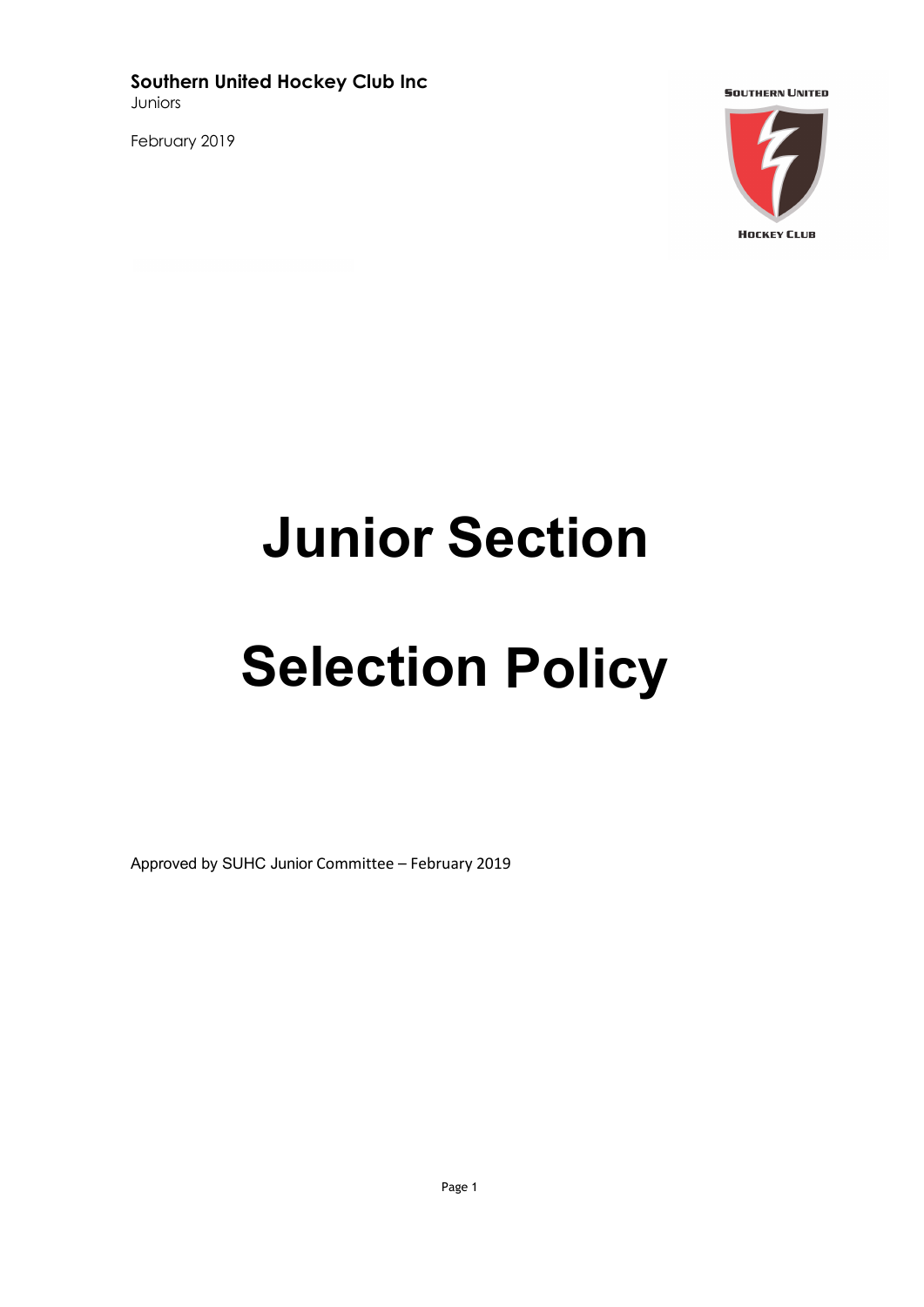

## 1. Index

- 
- 1 Index<br>2 Overri 2 Overriding principles<br>3 Code of behavior
- Code of behavior
- 4 Failure to pay club fees<br>5 Selection process
- 5 Selection process<br>6 Shield and A grad
- Shield and A grade selection criteria
- 7 Pennant South East and South grade selection criteria
- 8 Playing in a higher age group
- 9 Selection of girls in mixed sides
- 10 Players from other clubs playing for SUHC in Summer competitions
- 11 Playing positions
- 12 Time on the interchange bench / rotation
- 13 Appeals against selection decisions
- 2. Overriding principles
	- 2.1 Southern United Hockey Club ('SUHC') is the largest hockey club in the South Eastern Suburbs of Melbourne. We cater for hockey players of all skill levels, from social to elite players. SUHC's junior hockey program includes the SUHC Academy and McKenzie's Clinics and we pride ourselves on our commitment to develop our junior players.
	- 2.2 SUHC is an inclusive club, which understands the value of diversity and aims to be anti-discriminatory.
	- 2.3 Accordingly, our Selection Policy is designed to balance the needs of hockey players of all abilities and is to be applied equally and fairly to all players.
	- 2.4 Selection is always a judgmental process, involving a number of considerations. In a team sport such as hockey, selection may also involve the balance of teams and not just factors about one player.
	- 2.5 SUHC ask that all players and parents understand that the responsibility for selection falls to volunteers giving their time to administer and coach junior hockey at SUHC.
- 3. Code of behavior
	- 3.1 SUHC has adopted Hockey Victoria's Code of Behavior concerning the behaviors we expect of SUHC players, parents and spectators.
	- 3.2 SUHC reserves the right not to select any junior player who breaches the Code of Behavior.
	- 3.3 SUHC reserves the right not to select any junior player with parents who breach the Code of Behavior.
	- 3.4 Any decision not to select a junior player on the basis of a breach of the Code of Conduct by the player or a parent will be made by the SUHC Junior Committee. .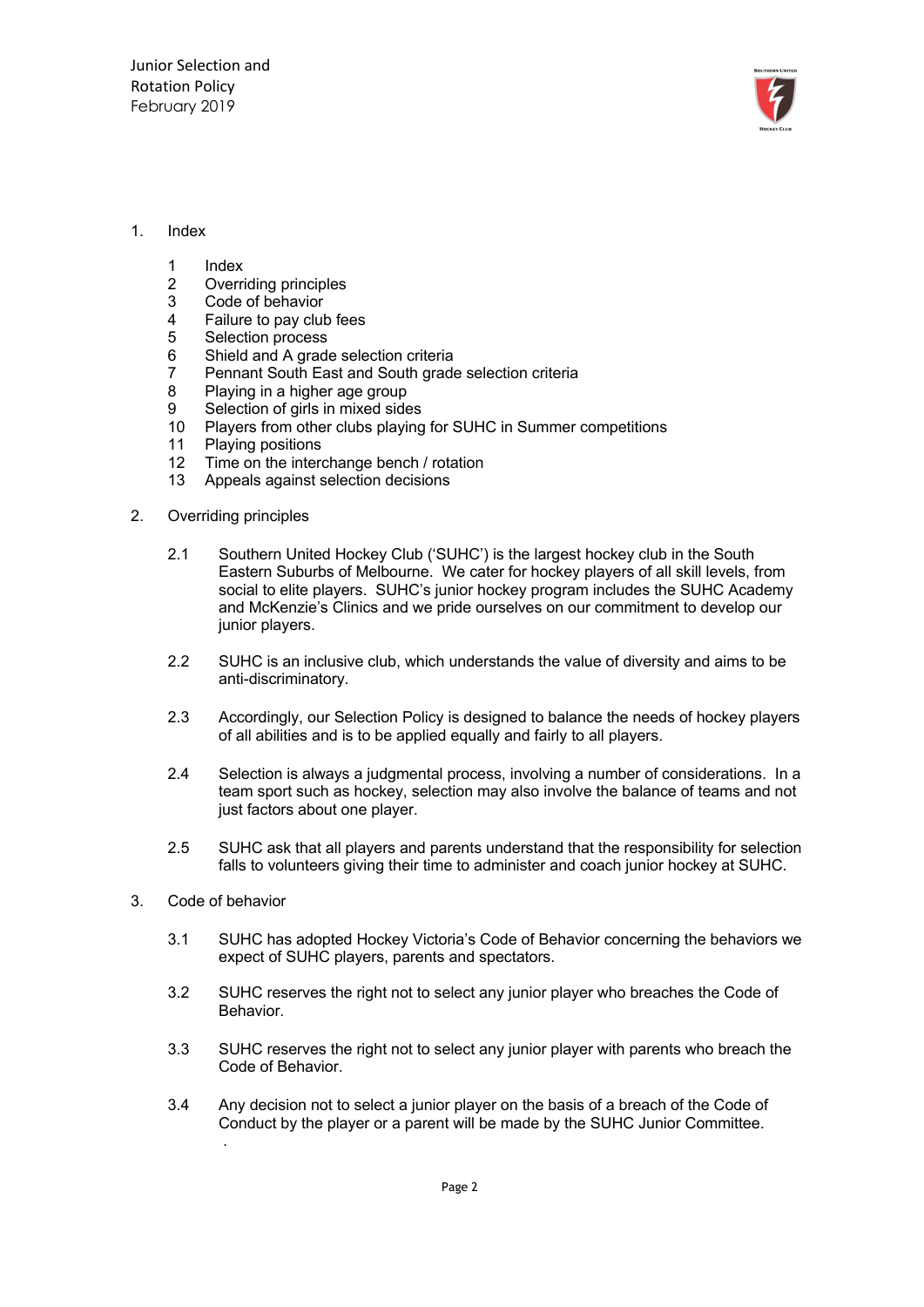

- 4. Failure to pay club fees
	- 4.1 SUHC is an organisation that is run by volunteers and is dependent upon fee revenue paid by players to cover operating expenses including construction and maintenance of our grounds and payments to umpires.
	- 4.2 SUHC reserves the right not to select players who do not pay their fees prior to the published fee deadlines.
	- 4.3 Fee deadlines will be published each season on the SUHC web-site and/or by newsletter.
	- 4.4 Any decision not to select a junior player on the basis of a failure to pay fees by the published fee deadlines will be made by the SUHC Junior Committee.
- 5. Selection method
	- 5.1 SUHC will normally enter a number of teams in each Hockey Victoria age group, with teams playing at different grades (levels of competition or difficulty) in each age group to accommodate the different abilities of players in that age group.
	- 5.2 Therefore, at the beginning of the season and when new players join, SUHC operates a selection process to match those players to the grade in that age group which best suits the players' abilities but also allows SUHC to field balanced sides, with more than 11 players per side, in normal circumstances.
	- 5.3 At the beginning of the season SUHC will form a process to 'stream' players into squads for each grade within each age group. The coaches for each age group will undertake this process collaboratively via training sessions, which may be arranged in the form of trials. The coaches may ask additional club players or members to assist in selection.
	- 5.4 Training and trials are open to all registered players who are eligible to play in that age group. Eligible players unavailable for training/trials can ask the coaches to consider their previous performances in a request for selection.
	- 5.5 In addition to performance at training and trials, coaches will have regard to prior season performance and hockey achievement in selection.
	- 5.6 Goal keeper selection can also include input from specialist goal keeper coaches.
	- 5.7 As a general principle, the highest graded sides in each age group will be selected first, with players not selected for the highest grade then considered for the next highest grade.
	- 5.8 Selections are designed to create squads and attach players to teams so that teams can train together to build a team methodology and understanding. In most cases, players will play the majority of their games with one team during the season.
	- 5.9 However, squads and teams are not 'cast in stone' and factors such as rapid improvement/development, injuries and unavailability and opportunities for players to try playing in different positions may mean that players move between squads during the season.
	- 5.10 Selection will be based on the criteria set out below in the sections entitled "Shield/A Grade selection criteria" and "Pennant/District" selection criteria".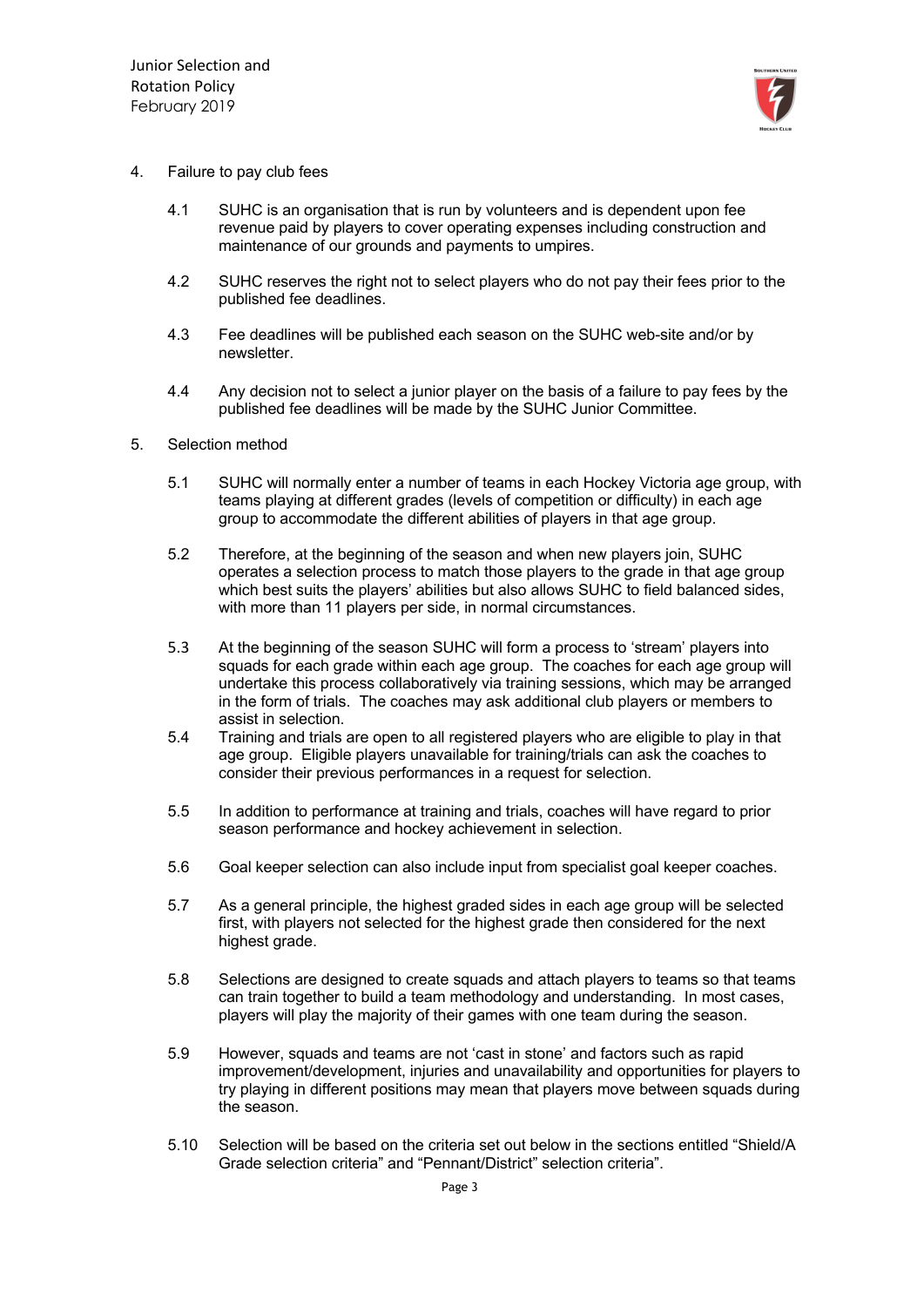

## 6. Shield/A grade selection criteria

- 6.1 Shield/A grades are designed to be the pinnacle of the competition grading and therefore SUHC's selection approach is designed to select the strongest teams.
- 6.2 Players and parents are asked to understand that these are very competitive grades, so typically Shield/A grade teams will have the strongest individual players in specific positions, consistent with achieving the best fit for the team.
- 6.3 Key criteria in the selection process include:
	- Skill levels, technique
	- Tactical awareness
	- Physicality, including whether the player is robust enough for the Shield/A level of a particular age group
	- Fitness, strength, speed, endurance, agility and flexibility
	- Willingness to learn, improve and be coached
	- Potential to improve
	- Attitude and behavior
	- Game availability
	- Effort, punctuality and willingness to train.
- 6.4 In some seasons, SUHC may not qualify under Hockey Victoria grading rules for a Shield/A grade side in some competitions. In such cases, SUHC will apply the criteria set out in section 6 above to the highest graded entry in that age group.
- 6.5 At the commencement of pre-season training, players wishing to be included in the selection process for the Shield/A grade team will be asked to indicate their desire to be included in the process. Only those that have indicated this will be included in the selection process.
- 7. Pennant and District grade selection criteria
	- 7.1 Pennant/District grade teams can sometimes be of relatively even skill levels.
	- 7.2 Some players selected in some Pennant/District grade teams may play hockey for social or fitness reasons and may therefore have other factors which they wish to be taken into consideration.
	- 7.3 The selection process for these teams is designed to balance teams consistent with giving teams the best chance of selection during the season.
	- 7.4 In addition to the key selection criteria listed in section 6.3 above, in these grades SUHC will also endeavor to have regard to factors such as player and parent requests regarding:
		- Social groups and trying to allow friends to play together
		- Transport considerations for players and families
		- Training availability and locations which best suit players
		- Requests to play in different positions to develop skills.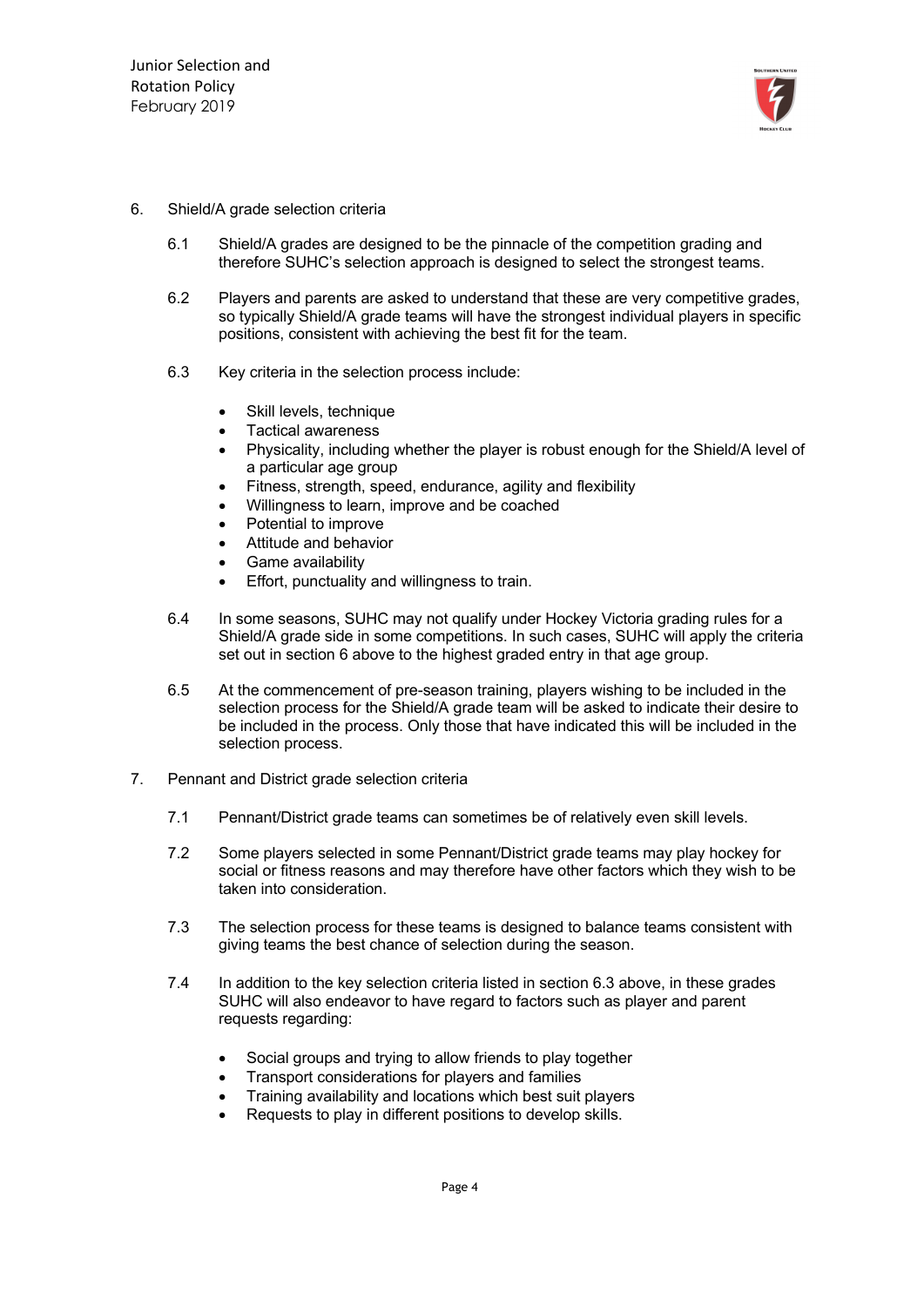

- 8. Playing in a higher age group
	- 8.1 In most cases, players will be selected in the Hockey Victoria age group which matches their actual age. However, Hockey Victoria does permit players to play in a higher age group.
	- 8.2 There are two circumstances in which a player may play games in a higher age group, sometimes known as "playing up"; as follows:
		- On a temporary basis to help balance teams
		- On a whole season basis or for a part of the season longer than 3 games.
	- 8.3 Temporary basis
		- 8.3.1 Hockey Victoria permits a player to 'play up' in a higher age group.
		- 8.3.2 Hockey Victoria also permits a player to "double up", i.e. play two games for different teams in a single round, in essence to help clubs avoid taking the pitch with less than 11 players.
		- 8.3.3 Note that there a specific Hockey Victoria rules governing when a double up is permissible, and around whether these games will qualify a player for finals.
		- 8.3.4 The decision to allow a player to play in a higher age group on a temporary basis will be made by the coach of that higher age group team, together with age co-ordinators and with the consent of the player and parents.
		- 8.3.5 In making a decision to allow a player in a higher age group on this basis the coach will consider:
			- Skills whether the player has the requisite skills for the higher age group
			- Physicality whether the player is physically robust enough for the higher age group
			- Hockey welfare whether the player has enough confidence or whether their confidence might be adversely impacted by playing in the higher age group.
		- 8.3.6 In normal circumstances the coach of the higher age group will consult with the age co-ordinators and coach of the lower age before selecting a player to play temporarily in the higher age group on a temporary basis, to ensure that other teams, and future game and finals eligibility is not compromised.
		- 8.3.7 It is the responsibility of the manager of the higher age group to complete match reports documenting any double ups and working with the manager of the normal age groups to make sure appropriate opposition agreement is obtained for any double ups.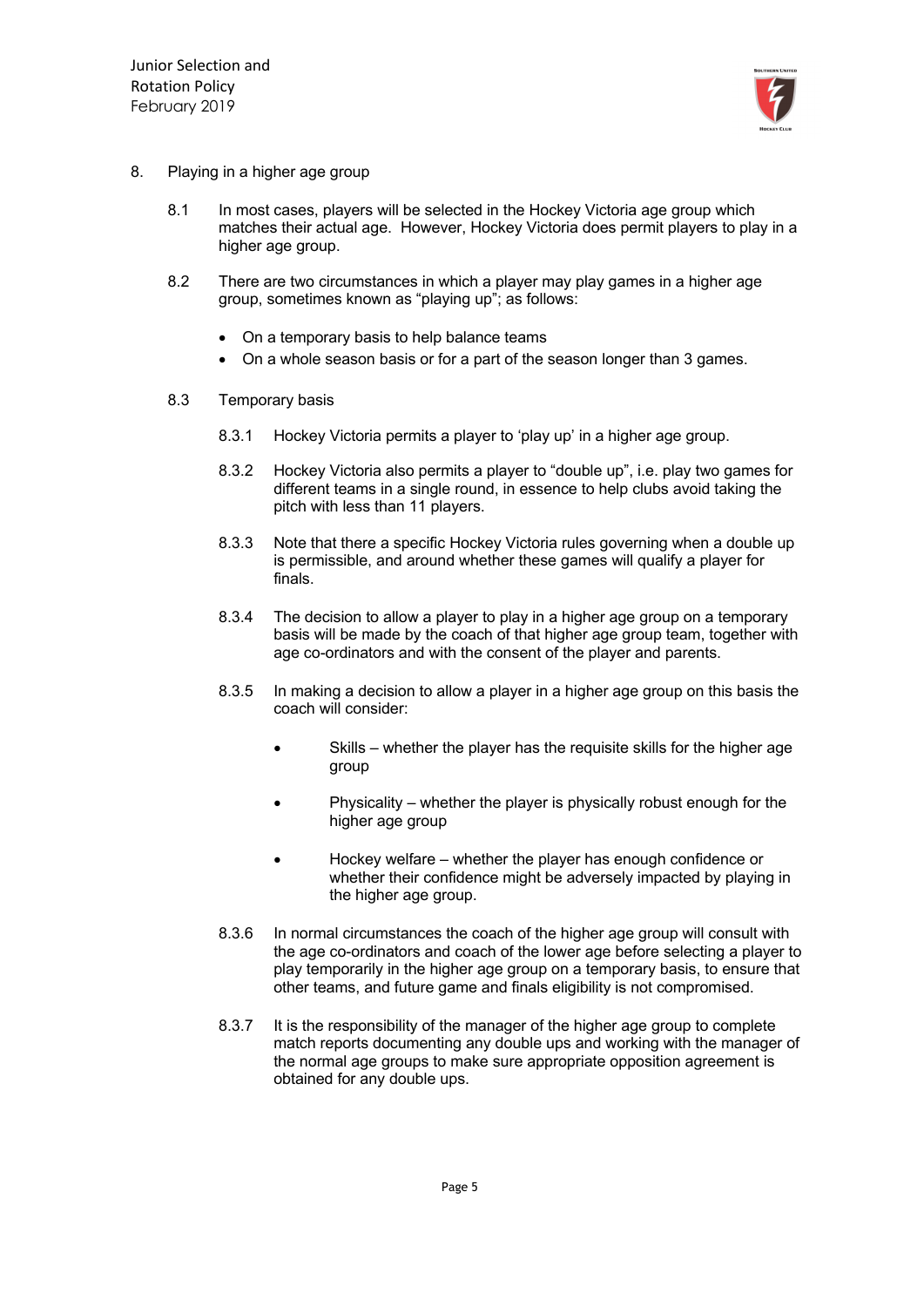

## 8.4 Whole season basis

- 8.4.1 In some cases, a player or parents may request to play in a higher age group on a whole season or extended basis for reasons such as:
	- Hockey development where a player has reached a level of play where their development is limited whilst playing with age peers. This is particularly prevalent with under 10 players who have played and trained for several years, who may be best suited to playing under 12 competition.
	- Logistical reasons, such as an under 12 player unable to play on Saturday mornings due to other sporting commitments, wishing to play under 14 hockey on Friday evenings.
	- Players missing the year 'cut off' by a few weeks wishing to play with school class mates. This sometimes happens for players who may be young in the school year.
- 8.4.2 Any request for a player to play in a higher age group must be made in writing to the junior committee at the commencement of the pre-season training.
- 8.4.3 The decision to allow a player to play in a higher age group on an extended basis will be made by the SUHC Junior Committee, with the consent of the higher age group age co-ordinator, player requesting the change and parents of the player.
- 8.4.4 As a principle, SUHC wants to make hockey available to as many young players as possible and wants to allow players to both participate and develop their skills. Accordingly, SUHC will endeavor to accommodate requests to allow players to play in higher age groups.
- 8.4.5 In making a decision to allow a player in a higher age group on this basis, the SUHC Junior Committee and higher age group coach will consider:
	- Skills whether the player has the requisite skills for the higher age group
	- Physicality whether the player is physically robust enough for the higher age group
	- Hockey welfare whether the player has enough confidence or whether their confidence might be adversely impacted by playing in the higher age group.
	- Player numbers in the higher age group and whether moving the player to a higher age group might limit or reduce opportunities of players in that higher age group.

In making a decision to allow a player in a higher age group on this basis, due to these factors a decision to allow to a player to play in a higher age group may not be made immediately on request.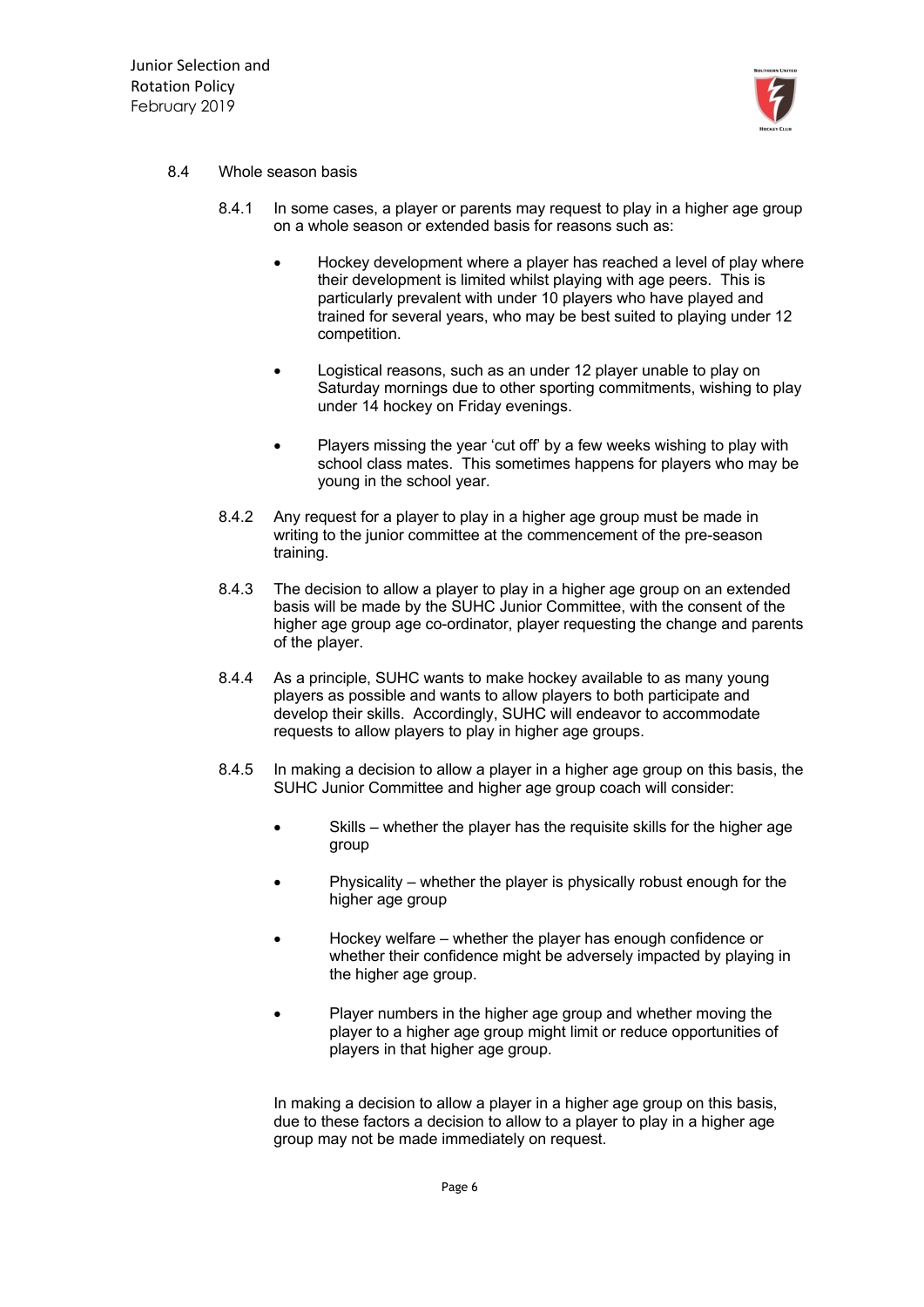

- 8.4.6 The SUHC Junior Committee will also consider which grade in the higher age group the player wishes to play for and might be selected for in assessing the factors set out above. In practice, players playing in a higher age group may be better suited to a lower grading within the higher age group.
- 9. Selection of girls in mixed sides
	- 9.1 Hockey Victoria operates competitions for junior players as either:
		- "Mixed", meaning both boys and girls play in the same competition;
		- "Boys", meaning just for boys, or
		- "Girls", meaning just for girls.

Accordingly, there is an opportunity for girls to play in either the girls or the mixed competitions.

- 9.2 SUHC is inclusive in its selection of teams and encourages girls to play to their full potential.
- 9.3 Hockey Victoria's experience is that, especially in the under 16 age groups, particularly at Shield level, the physical development of boys versus girls, means that it can be quite challenging for many girls to remain competitive with boys of the same age. Accordingly, SUHC's experience is that in these age groups most girls elect to play girls hockey and encourages girls to do so.
- 9.4 As part of the development of girls' hockey, based on both Hockey Victoria rules, and girl's development, SUHC encourages all girls to play in girls' teams.
- 9.5 For 2019 and 2020, under 16 girls who wish to be selected in "mixed" teams must request to be included in the selection process for mixed teams at the start of preseason via writing to the junior committee and if approved will be included as part of selection process and will be subject to the selection criteria for the teams set out in sections 6 and 7 above.
- 9.6 SUHC may seek to strongly encourage girls to elect to play girls hockey where, in the opinion of the coaches, it is in that player's best interests.
- 9.7 In encouraging girls to play girls hockey, SUHC may also have regard to player numbers, to address situations such as:
	- Where it is necessary to encourage girls to play in the girls' squad to achieve enough numbers to field teams of 11.
	- Where allowing a girl to play in the mixed squad might result in a boy being unable to play due to excessive numbers of mixed players.
- 9.8 Equally SUHC may seek to strongly encourage girls to elect to play mixed hockey where, in the opinion of the coaches, it is in that player's best interests in terms of development.
- 9.9 The decision to allow a girl to play in a mixed side on a whole of season basis will be made by the SUHC Junior Committee, with the consent of the age co-ordinator, mixed team coach, the player requesting the change and parents of the player.
- 9.10 From time to time a girl may have an opportunity to play in a mixed side on a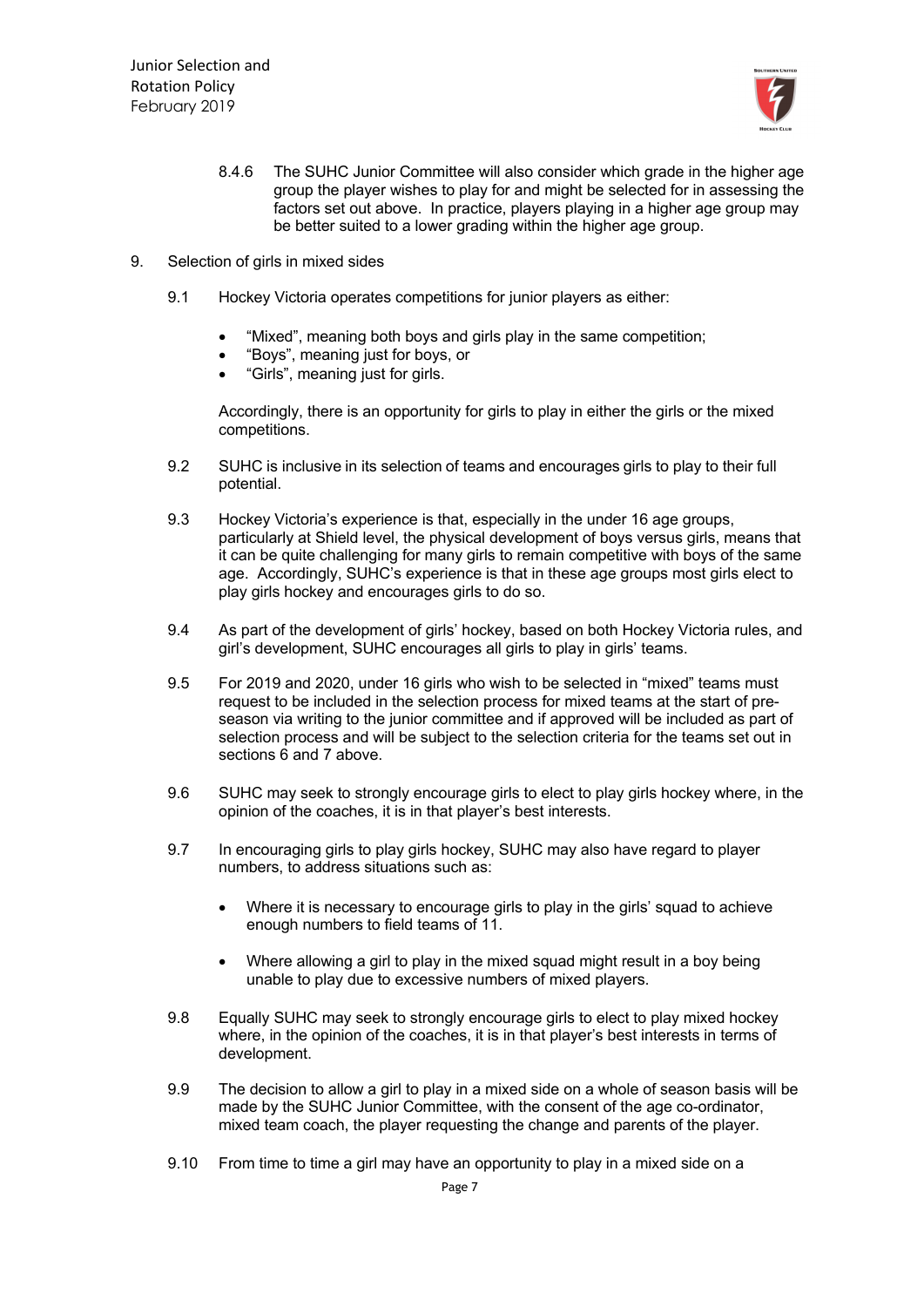

temporary basis (defined as up to 3 games in a season). The decision to allow a girl to play in a mixed side on a temporary basis will be made by the mixed side coach, with the consent of the player and parents. Where possible the coach of the mixed side will consult in advance with age co-ordinator and the player's normal girls' coach before selecting a player in the mixed side on a temporary basis.

- 9.11 In deciding to allow a girl to play in a mixed team the SUHC junior committee and/or coach will consider from a player perspective:
	- Skills whether the player has the requisite skills for the higher age group
	- Physicality whether the player is physically robust enough for the higher age group
	- Hockey welfare whether the player has enough confidence or whether their confidence might be adversely impacted by playing in the higher age group

As well as club situation as per point 9.7

- 10. Players from other clubs playing for SUHC in Summer competitions
	- 10.1 There are provisions in Hockey Victoria rules for some competitions, normally the Summer outdoor and indoor competitions, to allow players from a club who has not entered the competition to represent another club who has entered that competition. For example, if SUHC has entered a Summer indoor hockey competition and Frankston HC had not, a Frankston player could represent SUHC in this competition. The rules are designed to allow players from all clubs to access as many hockey opportunities as possible.
	- 10.2 SUHC is inclusive in its selection of teams and seeks to maximise opportunities for children to participate in sport.
	- 10.3 However, SUHC also seeks to give priority of opportunity to club members.
	- 10.4 Accordingly, SUHC would normally not offer opportunities to players from other clubs unless all SUHC who wished to participate in that competition had been accommodated.
	- 10.5 A potential exception to the rule in 10.4 applies whether the involvement of the player from the other club helps resolve coaching or managerial vacancies for these teams. For example, if the parent of the player from the other club acts as coach or manager.
	- 10.6 A second potential exception to the rule in 10.4 applies where the player has declared an intention to play for SUHC in future seasons. Note that SUHC does not envisage that Summer competitions will be used as a process to deliberately attract and recruit players from other clubs.
	- 10.7 The decision to allow a player from another club to play in a Summer competition will be made by the SUHC Junior Committee, with the consent of the team coach, the player requesting to play and parents of the player.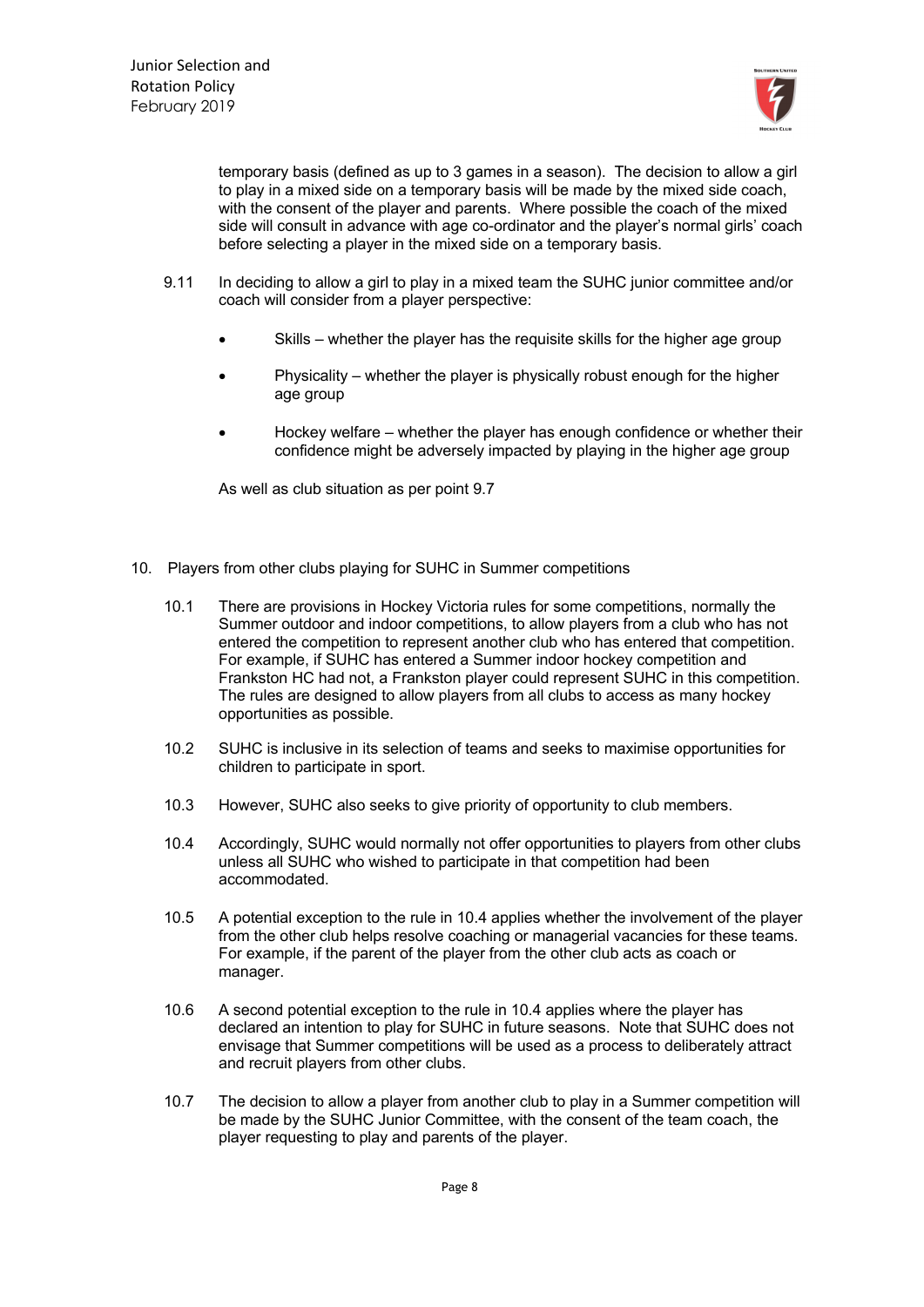

- 10.8 The decision can only be made where the other player is from a club who are not part of that competition and is predicated on SUHC following all Hockey Victoria rules to notify Hockey Victoria/the other club of these circumstances.
- 11. Playing positions
	- 11.1 SUHC views junior hockey as a developmental process and is desirous, where possible whilst maintaining team balance and competitiveness, to allow players to experience and develop playing in different positions.
	- 11.2 SUHC's intention is to allow all players to play in at least 3 different positions in their first season of hockey, unless the player does not wish to do this.
	- 11.3 Where a side does not have a permanent goal keeper, SUHC may require each player in the side to take a rotation at goalkeeping.
- 12. Time on the interchange bench / rotation
	- 12.1 SUHC's philosophy is that every player pays an annual membership fee so should expect equal game time and training attention over a season. SUHC also believes that teams win games, not individuals, so all team members should be given an equal opportunity to develop game and team skills.
	- 12.2 Hockey Victoria rules allow 11 players on the field and up to 5 interchange substitutes for full field competitions.
	- 12.3 SUHC's policies are that:
		- All players should take their turn on the interchange bench
		- No player should be on the interchange bench to the extent that they are regularly playing substantially less than a full game in any lower graded teams
		- No player should start three consecutive matches on the interchange bench
		- The exceptions to these policies are:
			- o Players who arrive late for warm up and games may start on the interchange bench when they arrive late
			- o Players who are injured or unwell may spend more time on the interchange bench during a recovery period
			- o Goalkeeper rotation is impractical unless there are two keepers with equipment at a match.
		- Players who are selected/promoted to play in a higher grade should be aware that there is a possibility that they will have less game time in the higher grade. If players wish to have more game time, they may request to be dropped to a lower grade to do so.
- 13. Appeals against selection decisions
	- 13.1 The selection process always involves judgment. SUHC endeavors to be objective in selection of teams, but by the very nature of player assessment, selection always